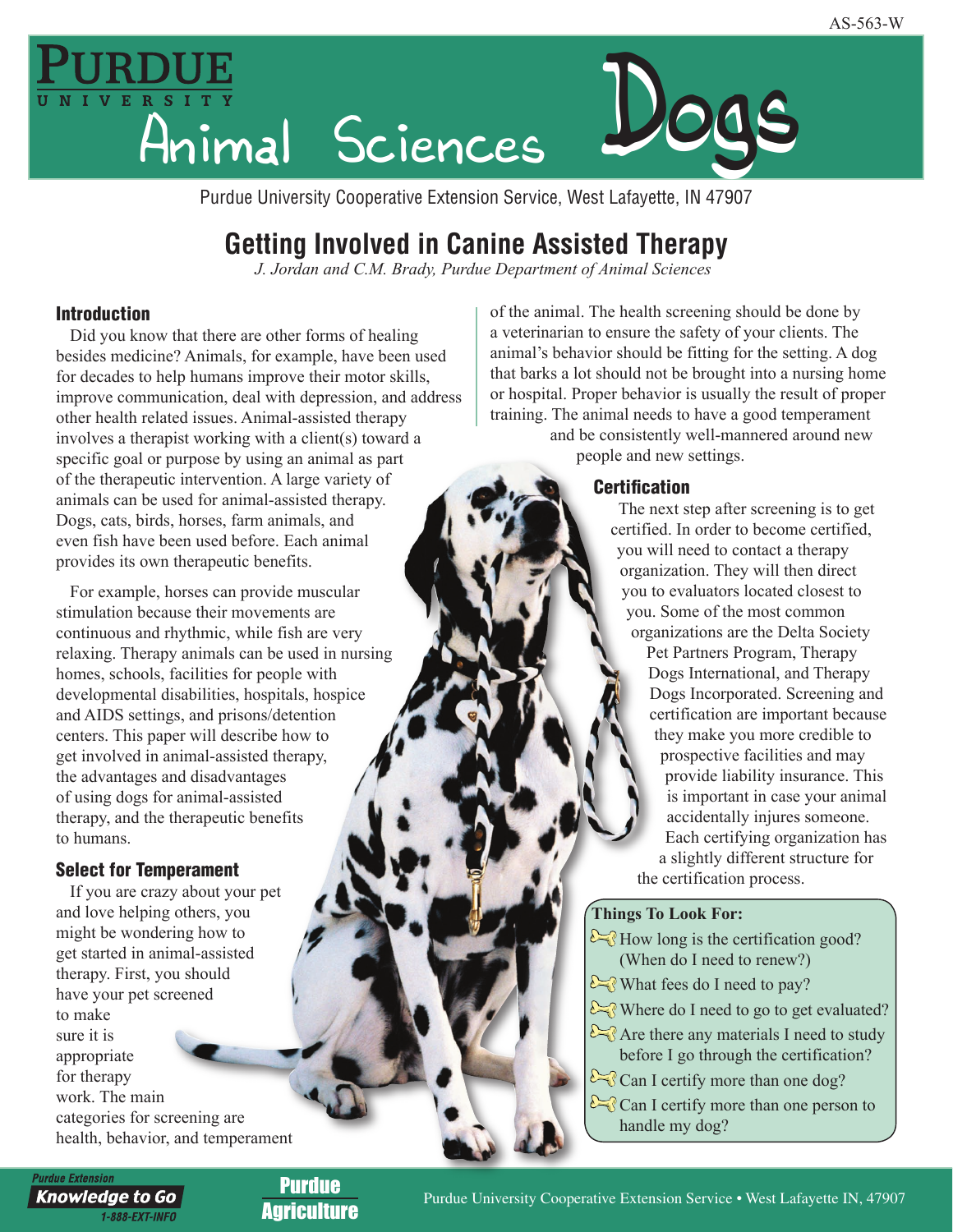Each certification program may have its own variations; but in general, programs will want to see that the dog is safe, mannerly, and under control at all times. They also want to be sure that you realize the importance, and have the skills, to prevent any undue stress for danger for the dog.

#### Advantages of Selecting a Dog

Advantages and disadvantages exist with any type of animal you choose to work with. Dogs make excellent assistants. They are highly trainable and can perform many tasks. People generally like dogs, and most people have had a dog in their life at some time. Dogs are larger than rodents so they will not get injured as easily by people who have restricted control of their movements. They have good eye contact and are eager to participate in activities with others. You can dress dogs up during holidays and have them present gifts, which cheers up clients and gives them something to tell their friends. Clients can take dogs for a walk, which stimulates activity and is a good form of exercise.

There can be negatives to using dogs as well. Although dogs are highly trainable, it takes a lot of time and effort. Some people are allergic to dogs, some may frighten people. The dog could have a behavioral problem that is observed in a therapy setting that doesn't occur in the home environment, and some dogs bark whenever they get excited, or see something new. Dogs require regular grooming, and should always be groomed before a visit is made. Luckily, the advantages of using a dog as part of a therapeutic intervention far outweigh the disadvantages.

The benefits to humans of animal-assisted therapy are well-documented. Dogs can help people who are disoriented by catching their attention and bringing them back to what is going on around them. This same concept helps adults and children with attention-deficit problems. The dog causes them to concentrate on something and thus, strengthen that action through repetition. Dogs boost morale and help people who are suffering from depression by providing them social stimulation. Physical inactivity, loss of home or living in a facility where life is routine can all lead to depression. Dogs help fulfill the need for touch, which may be absent in some facilities. The dog, through its

unconditional acceptance of the patient, can also provide social validation, especially for patients whose physical state may be off-putting to other visitors.

In the book, *Hospice Hounds,* Michelle Rivera tells of an encounter she had with an elderly man in hospice care. This man was gravely ill and could not eat because of side effects of his illness. When she first went into the room, the gentleman did not seem to be much of an animal person. After a few minutes, the man asked if the dog could eat; what it could eat; and who would help it if it was unable to eat. This man felt such a bond with the dog that he became very concerned for it and even projected his own troubles onto it.

#### Conclusion

You can choose to work with dogs, cats, horses, or a variety of other animals. Remember, it is important to ensure that the animal is treated with respect and care when it is used therapeutically. If the dog involved in the therapy is distressed by the intervention, it should be removed from the situation, and reevaluated. The screening and certification processes are very important.

Remember to contact a therapy organization to find the evaluators closest to you, and to get certified before you begin making visits.

#### **References**

Beck, AM and Katcher. 2003. Future directions in human-animal bond research. *American Behavioral Scientist* 47(1): 79-93.

Beck AM and Katcher AH (1996). *Between Pets and People: The Importance of Animal Companionship—Revised Edition*. Purdue University Press 1996.

Burch, Mary R. *Wanted! Animal Volunteers.* New York: Howell Book House, 2003.

Davis, Kathy D. *Therapy Dogs: Training Your Dog to Reach Others.* New York: Howell Book House. 1992.

Delta Society. 2003[. www.deltasociety.org](http://www.deltasociety.org)

Fine A. [Ed.] (2000). *Handbook of Animal-Assisted Therapy* Academic Press, San Diego, California.

Therapy Dogs Internation[al-www.tdi-dog.org/](http://www.tdi-dog.org/)

Therapy Dogs Incorporated[-www.therapydogs.com/](http://www.therapydogs.com/)

Rivera, Michelle A. Hospice Hounds: Animals and Healing at the Borders of Death. New York: Lantern Books. 2001.